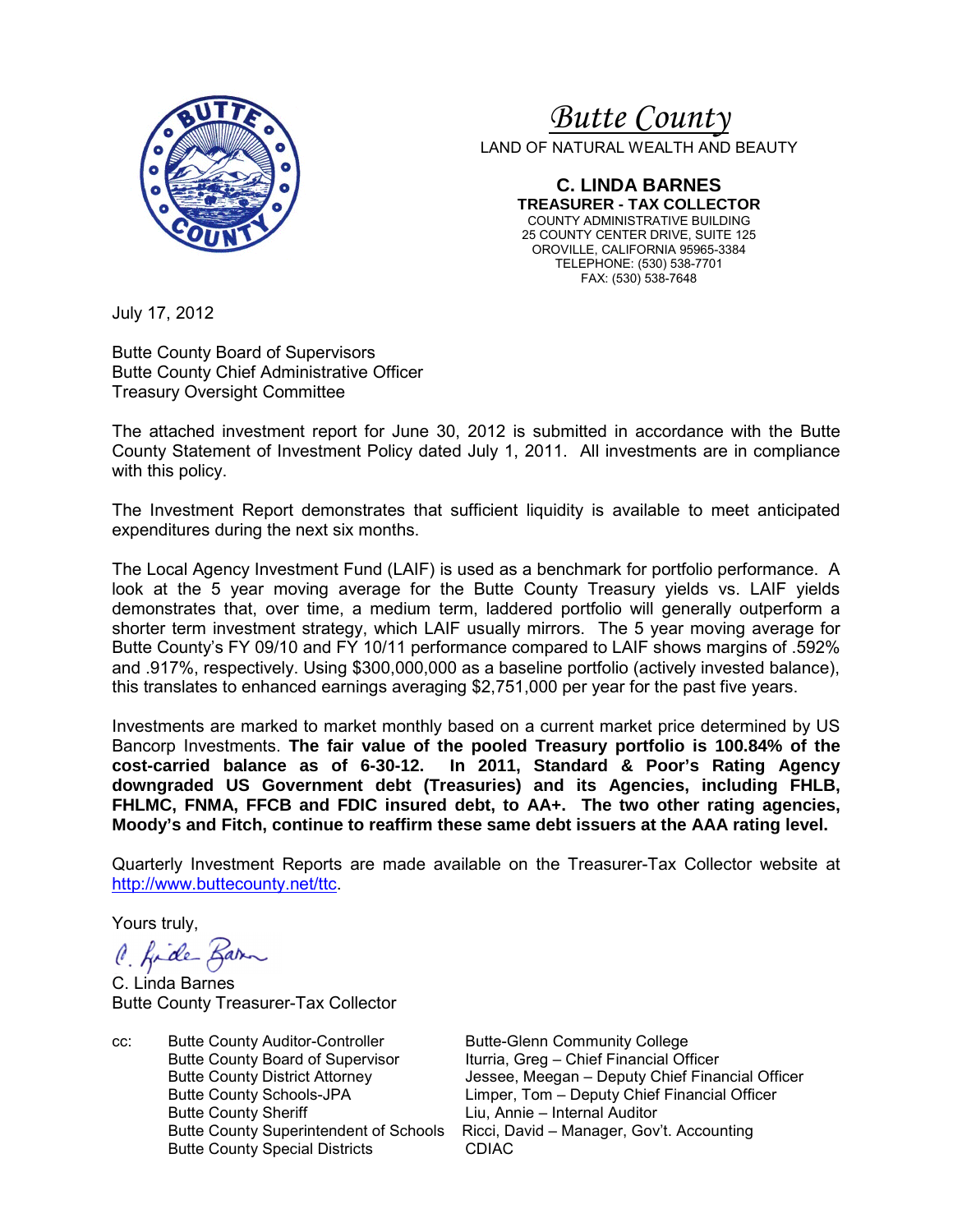

#### **Fair Value as of 6/30/12\* Butte County Pooled Treasury**

| Investment                     |                                    | <b>Cost Carried (CC)</b> |                      | Fair Value (FV) | Percentage (FV/CC) |  |
|--------------------------------|------------------------------------|--------------------------|----------------------|-----------------|--------------------|--|
| LAIF                           |                                    | \$<br>31,357,405.84      | \$                   | 31,395,650.68   | 100.1219643%       |  |
| CalTrust                       |                                    | \$<br>3,972.80           | \$                   | 3,972.80        | 100.0000000%       |  |
| Rabobank                       |                                    | \$<br>30,137,021.65      | \$                   | 30,137,021.65   | 100.0000000%       |  |
| <b>Bank CDs</b>                |                                    | \$<br>500,000.00         | \$                   | 500,000.00      | 100.0000000%       |  |
| Negotiable CDs                 |                                    | \$<br>3,000,000.00       | \$                   | 3,000,000.00    | 100.0000000%       |  |
|                                | <b>Federal Agency Notes</b>        | \$<br>254,922,031.60     | \$<br>257,931,917.13 |                 | 101.1807083%       |  |
|                                | Redeemed Federal Agency Receivable | \$<br>5,000,000.00       | \$                   | 5,000,000.00    | 100.0000000%       |  |
| FDIC Insured Medium Term Notes |                                    | \$<br>5,192,490.30       | \$                   | 5,170,790.00    | 99.5820830%        |  |
| School Bonds                   |                                    |                          |                      |                 |                    |  |
|                                | LAIF                               | \$<br>12,999,145.83      | \$                   | 13,015,000.15   | 100.1219643%       |  |
|                                | <b>Federal Agency Notes</b>        | \$<br>2,705,934.98       | \$                   | 2,718,432.90    | 100.4618707%       |  |
|                                | <b>Money Market Funds</b>          | \$<br>71,785.60          | \$                   | 71,785.60       | 100.0000000%       |  |
|                                | Investments under Mgmt of Trustees |                          |                      |                 |                    |  |
|                                | LAIF                               | \$<br>1,618.44           | \$                   | 1,620.41        | 100.1219643%       |  |
|                                | <b>Federal Agency Notes</b>        | \$<br>1,598,962.04       | \$                   | 1,601,970.65    | 100.1881602%       |  |
|                                | <b>Money Market Funds</b>          | \$<br>2,225,623.82       | \$                   | 2,225,623.82    | 100.0000000%       |  |
|                                | Umpqua Bank-Workers' Comp Admin    | \$<br>92,726.65          | \$                   | 92,726.65       | 100.0000000%       |  |
| Cash on Hand                   |                                    |                          |                      |                 |                    |  |
|                                | <b>US Bank Checking Accounts</b>   | \$<br>15,334,603.70      | \$                   | 15,334,603.70   | 100.0000000%       |  |
|                                | Operating Cash                     | \$<br>59,781.45          | \$                   | 59,781.45       | 100.0000000%       |  |
| <b>TOTAL</b>                   |                                    | \$<br>365,203,104.70     | \$                   | 368,260,897.59  | 100.8372856%       |  |

## **100.84%**

**\* The fair value of the pooled Treasury portfolio, including cash on hand, is 101.38% of the cost-carried balance as of 6-30-11**

(Please refer to attached **"Treasurer's Investment Report - Introduction"** for additional perspective)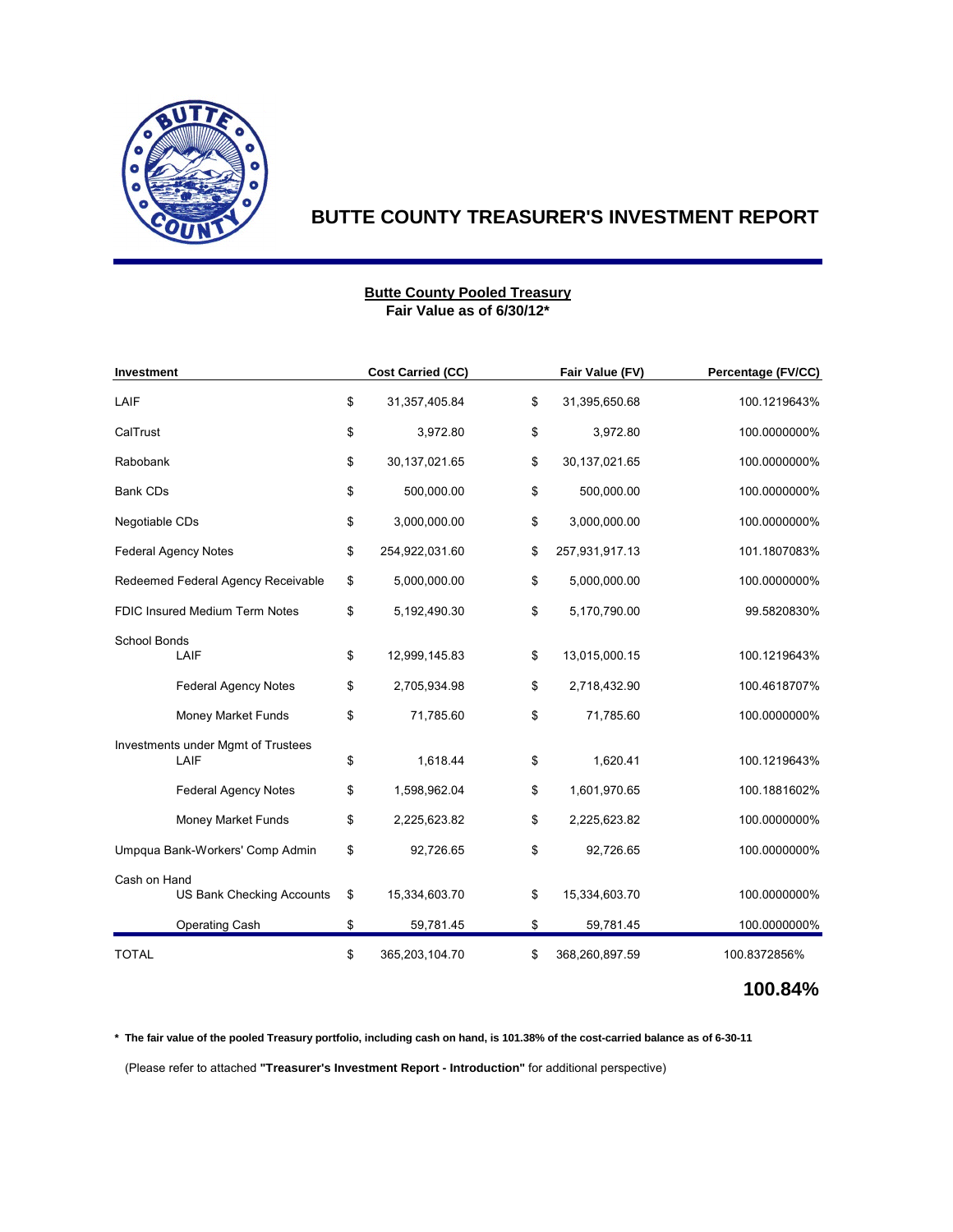

**June 30, 2012**

|                                                                                                                    | YIELD TO        | <b>WEIGHTED AVERAGE</b>                |                  |                   |                     |
|--------------------------------------------------------------------------------------------------------------------|-----------------|----------------------------------------|------------------|-------------------|---------------------|
| <b>ACTIVELY MANAGED PORTFOLIO:</b>                                                                                 | <b>MATURITY</b> | <b>MATURITY (DAYS)*</b>                | <b>PAR VALUE</b> | <b>FAIR VALUE</b> | <b>COST CARRIED</b> |
| LOCAL AGENCY INVESTMENT FUND (LAIF)                                                                                | 0.358%          | 1                                      | 31,357,405.84    | 31,395,650.69     | 31,357,405.84       |
| <b>CALTRUST</b>                                                                                                    | 0.441%          | 1                                      | 3,972.80         | 3,972.80          | 3,972.80            |
| <b>BANK MONEY MARKET (COLLATERALIZED)</b>                                                                          | 0.470%          | 1                                      | 30,137,021.65    | 30,137,021.65     | 30,137,021.65       |
| <b>COMMERCIAL PAPER**</b>                                                                                          |                 |                                        | 0.00             | 0.00              | 0.00                |
| <b>CORPORATE NOTES**</b>                                                                                           | 0.921%          | 307                                    | 5,000,000.00     | 5,170,790.00      | 5,192,490.30        |
| <b>NEGOTIABLE CDS**</b>                                                                                            | 1.363%          | 923                                    | 3,000,000.00     | 3,000,000.00      | 3,000,000.00        |
| <b>CERTIFICATES OF DEPOSIT</b>                                                                                     | 1.100%          | 1,759                                  | 500,000.00       | 500,000.00        | 500,000.00          |
| <b>FEDERAL AGENCY NOTES**</b>                                                                                      | 1.917%          | 1,161                                  | 253,230,000.00   | 257,931,917.13    | 254,922,031.60      |
| REDEEMED FEDERAL AGENCY NOTE RECEIVABLE<br>(FNMA, CUSIP# 3136FR3J0)***                                             | $\mathbf 0$     | 1                                      | 5,000,000.00     | 5,000,000.00      | 5,000,000.00        |
| <b>TOTAL ACTIVELY MANAGED PORTFOLIO:</b>                                                                           | 1.586%          | 913                                    | 328,228,400.29   | 333, 139, 352. 27 | 330,112,922.19      |
| <b>INVESTMENT OF NOTE/BOND PROCEEDS AND OPERATING CASH</b><br><b>SCHOOL BOND PROCEEDS</b> (see page 2 for details) |                 |                                        | 15,786,785.75    | 15,805,218.65     | 15,776,866.41       |
| <b>OPERATING ACCOUNTS</b>                                                                                          |                 |                                        |                  |                   |                     |
| <b>US BANK CHECKING ACCOUNT DEPOSITS</b>                                                                           |                 |                                        | 15,334,603.70    | 15,334,603.70     | 15,334,603.70       |
| <b>OPERATING CASH</b>                                                                                              |                 | 59,781.45                              | 59,781.45        |                   |                     |
| <b>OTHER</b>                                                                                                       |                 |                                        | 0.00             | 59,781.45<br>0.00 | 0.00                |
|                                                                                                                    |                 |                                        |                  |                   |                     |
| <b>TOTAL TREASURER'S FUND LEDGER BALANCE:</b>                                                                      |                 |                                        | 359,409,571.19   | 364,338,956.07    | 361,284,173.75      |
| <b>INVESTMENTS UNDER MANAGEMENT OF TRUSTEES</b> (see page 3 for details)                                           |                 |                                        | 3,904,970.88     | 3,921,941.53      | 3,918,930.95        |
|                                                                                                                    |                 |                                        | <b>PAR VALUE</b> | <b>FAIR VALUE</b> | <b>COST CARRIED</b> |
| <b>TOTAL CASH AND INVESTMENTS:</b>                                                                                 |                 |                                        | 363,314,542.07   | 368,260,897.60    | 365,203,104.70      |
|                                                                                                                    |                 | <b>SIX MONTH LIQUIDITY PROJECTIONS</b> |                  |                   |                     |
| Estimated Cash Receipts for Next Six Months                                                                        |                 |                                        |                  | 534.462.264       |                     |

| Estimated Cash Receipts for Next Six Months<br><b>Estimated Disbursements for Next Six Months</b> | 534.462.264<br>-478.413.703      |
|---------------------------------------------------------------------------------------------------|----------------------------------|
| Estimated Net Cash Flow for Next Six Months***                                                    | 56,048,561 (A1)                  |
| Contingency Cashflow Needs (based on potential State budget shortfall)                            | $-30,000,000(A2)$                |
| <b>Securities Maturing</b><br>Local Agency Investment Fund / Cal Trust / MMF (includes TRAN)      | 23,200,000 (B)<br>61,498,400 (C) |
| Total Liquidity for Next Six Months                                                               | 110,746,961 (A1+A2+B+C)          |
| Estimated Cash Available for Long Term Investment<br>Remaining Available Liquidity                | $-30.000.000$<br>80.746.961      |
| Total Par Value of actively managed investments maturing in less than 12 months:                  | 97,698,400                       |
| Total Par Value of actively managed investments maturing in more than 12 months:                  | 225.530.000                      |

\* Actual Weighted Average Maturity will be shorter, and actual dollar amount of investments maturing in less than 12 months will be higher than stated, due to call features on investments.<br>\*\* See page 5 for detailed list o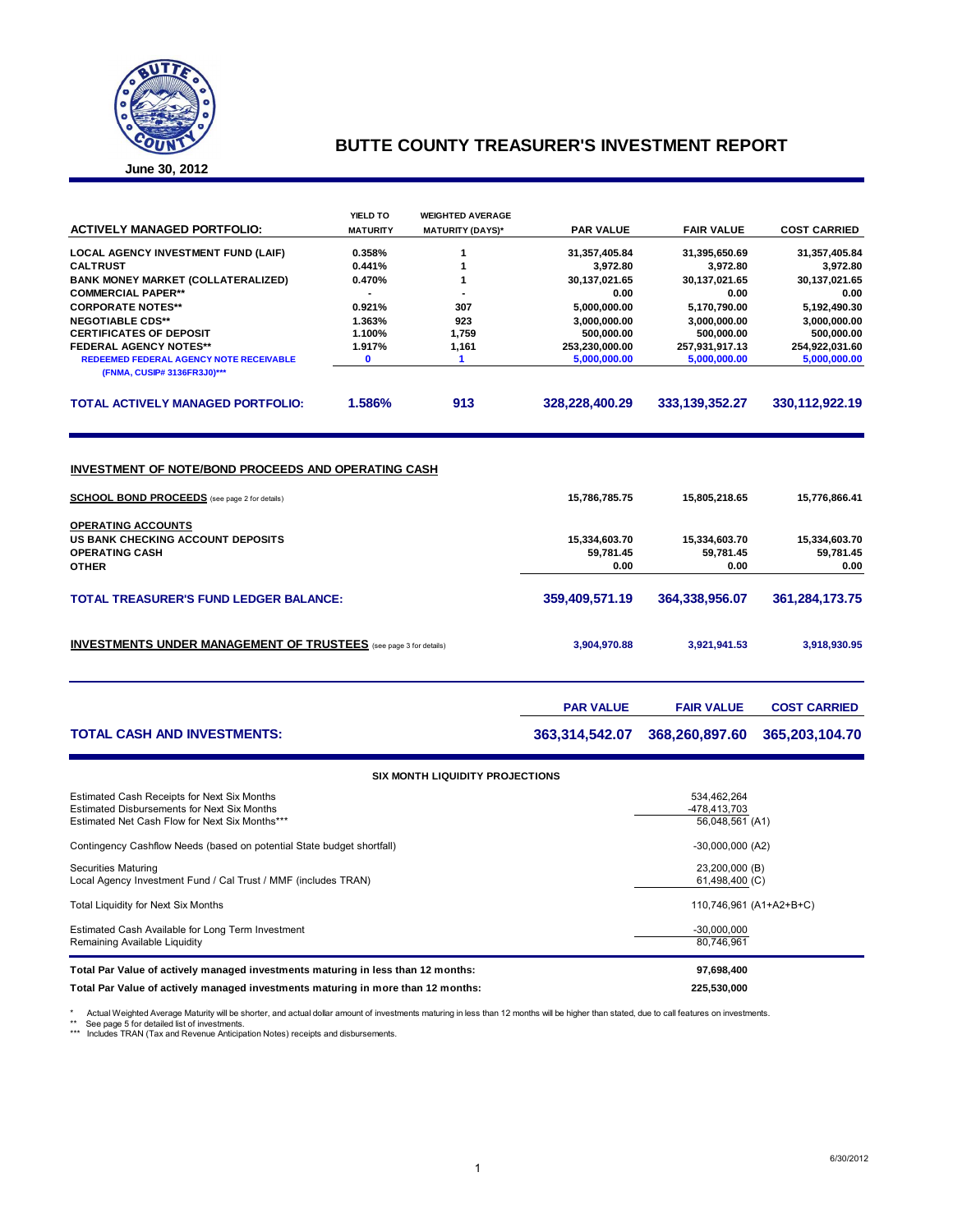#### **INVESTMENT OF SCHOOL BOND PROCEEDS**

**June 30, 2012**

| <b>BOND/NOTE DESCRIPTION</b>                                                                                                                            | <b>INVESTMENT</b><br><b>TYPE</b> | <b>MATURITY</b><br><b>DATE</b> | <b>DESCRIPTION</b>                              | <b>ANNUAL</b><br>YIELD*    | <b>PAR</b><br><b>VALUE</b>                                | <b>FAIR</b><br><b>VALUE</b>                               | <b>COST</b><br><b>CARRIED</b>                             |
|---------------------------------------------------------------------------------------------------------------------------------------------------------|----------------------------------|--------------------------------|-------------------------------------------------|----------------------------|-----------------------------------------------------------|-----------------------------------------------------------|-----------------------------------------------------------|
| <b>BONDS - LOCAL AGENCY INVESTMENT FUND (LAIF)</b>                                                                                                      |                                  |                                |                                                 |                            |                                                           |                                                           |                                                           |
| <b>Chico Unified School District "B"</b><br><b>Chico Unified School District "B"</b><br><b>Paradise Unified School District "M"</b><br><b>SUBTOTAL</b>  | LAIF<br>LAIF BOND FUND<br>LAIF   |                                |                                                 | 0.358%<br>0.358%<br>0.358% | 7,527,104.15<br>5.485.431.26<br>2.464.74<br>13,015,000.15 | 7,527,104.15<br>5,485,431.26<br>2.464.74<br>13,015,000.15 | 7,517,934.95<br>5,478,749.14<br>2,461.74<br>12,999,145.83 |
| <b>BONDS - WELLS FARGO BANK</b><br><b>WELLS FARGO BANK, TRUSTEE</b><br><b>Chico Unified School District "B"</b><br>Account #XXXX1791<br><b>SUBTOTAL</b> | Money Market<br>US Treas/Agency  | 12/14/12                       | Gov MM Mutual Fund<br><b>FHLB</b><br>#3133XVNT4 | 0.010%<br>1.530%           | 71,785.60<br>2.700.000.00<br>2,771,785.60                 | 71,785.60<br>2.718.432.90<br>2,790,218.50                 | 71,785.60<br>2,705,934.98<br>2,777,720.58                 |
|                                                                                                                                                         |                                  |                                |                                                 |                            | <b>PAR</b><br><b>VALUE</b>                                | <b>FAIR</b><br><b>VALUE</b>                               | <b>COST</b><br><b>CARRIED</b>                             |
| <b>GRAND TOTAL</b>                                                                                                                                      |                                  |                                |                                                 |                            | 15,786,785.75                                             | 15,805,218.65                                             | 15,776,866.41                                             |

\* Yields quoted above are a snapshot per investment type. Actual yields earned on school bonds are calculated by the Treasurer's office and are a composite of investment earnings less Treasury costs.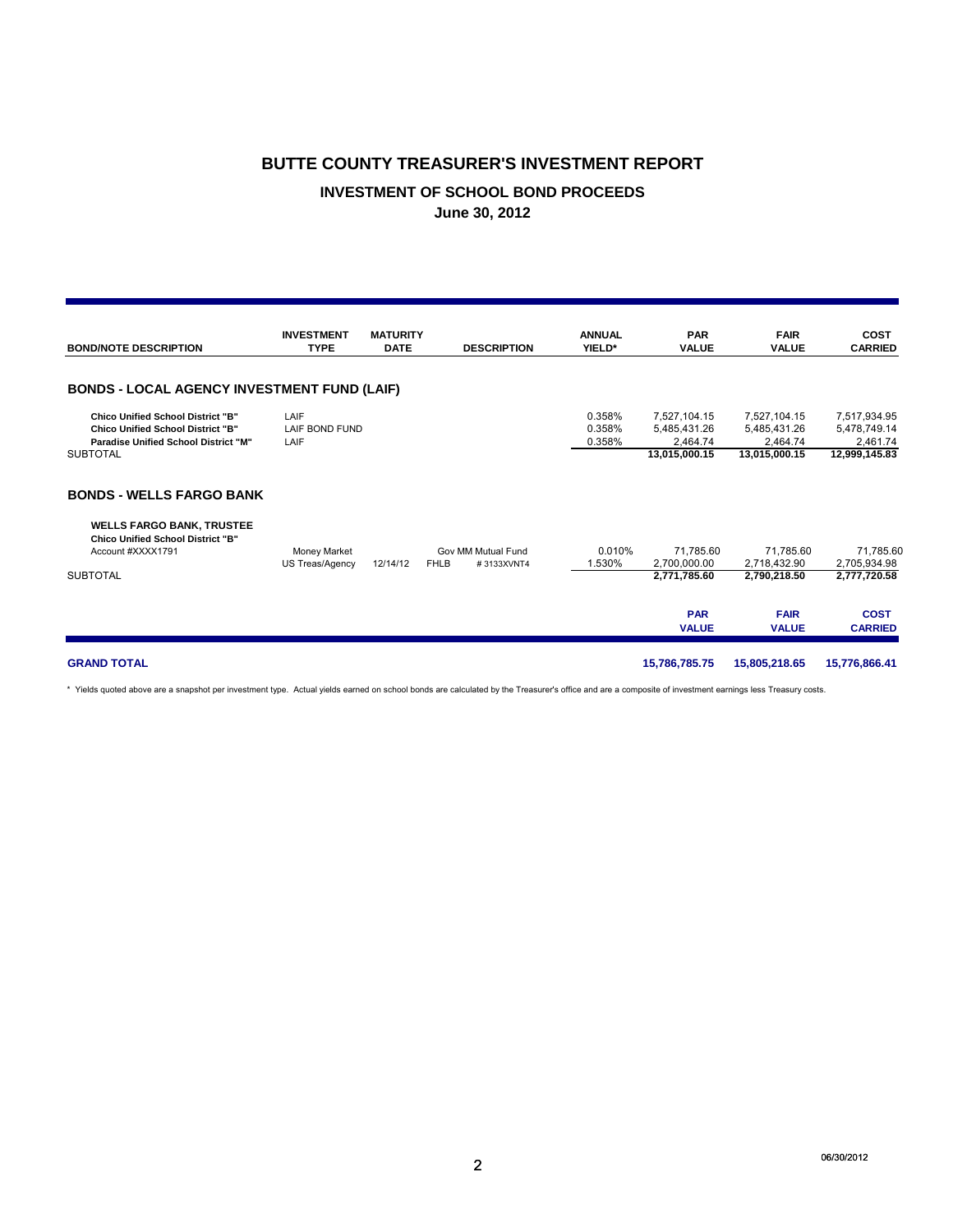## **BUTTE COUNTY TREASURER'S INVESTMENT REPORT INVESTMENTS UNDER MANAGEMENT OF TRUSTEES June 30, 2012**

|                                                     | <b>INVESTMENT</b>           | <b>MATURITY</b> |                              | <b>ANNUAL</b> | <b>PAR</b>               | <b>FAIR</b>              | <b>COST</b>              |
|-----------------------------------------------------|-----------------------------|-----------------|------------------------------|---------------|--------------------------|--------------------------|--------------------------|
| <b>LOAN PROGRAM</b>                                 | <b>TYPE</b>                 | <b>DATE</b>     | <b>DESCRIPTION</b>           | <b>YIELD</b>  | <b>VALUE</b>             | <b>VALUE</b>             | <b>CARRIED</b>           |
|                                                     |                             |                 |                              |               |                          |                          |                          |
| <b>2003 REFUNDING COP</b>                           |                             |                 |                              |               |                          |                          |                          |
| <b>U.S. BANK, TRUSTEE</b>                           |                             |                 |                              |               |                          |                          |                          |
| Expense Fund #XXXX6106                              | Money Market                |                 | US Bank MMF 4                | 0.040%        | 9,737.54                 | 9.737.54                 | 9.737.54                 |
| Reserve Fund #XXXX6101                              | Money Market                |                 | US Bank MMF 4                | 0.040%        | 51,098.02                | 51,098.02                | 51.098.02                |
|                                                     | US Treas/Agency<br>10/18/13 |                 | FHLB #3133XSAE8              | 2.820%        | 385,000.00               | 401,358.65               | 398,962.04               |
| Lease Payment #XXXX6100                             | Money Market                |                 | US Bank MMF 4                | 0.040%        | 409,305.24               | 409,305.24               | 409,305.24               |
| <b>SUBTOTAL</b>                                     |                             |                 |                              |               | 855,140.80               | 871,499.45               | 869,102.84               |
| <b>2004 PENSION OBLIGATION BONDS</b>                |                             |                 |                              |               |                          |                          |                          |
| <b>WELLS FARGO BANK, TRUSTEE</b>                    |                             |                 |                              |               |                          |                          |                          |
| Series A Bond Fund # XXXX1106                       | Money Market                |                 | Gov MMF Service Fund #1752   | 0.015%        | 309.66                   | 309.66                   | 309.66                   |
| Int. Rate Stabilization Fund # XXXX1109             | Money Market                |                 | Advantage Prime MM #1752     | 0.015%        | 1,004.11                 | 1,004.11                 | 1,004.11                 |
|                                                     | Pooled Agency Funds         |                 | Local Agency Investment Fund | 0.358%        | 1,620.41                 | 1.620.41                 | 1,618.44                 |
| Series B Interest Fund #XXXX1301<br><b>SUBTOTAL</b> | Money Market                |                 | Advantage Prime MM #1752     | 0.015%        | 734,787.93<br>737,722.11 | 734,787.93<br>737,722.11 | 734,787.93<br>737,720.14 |
| <b>2004 WORKERS' COMPENSATION</b>                   |                             |                 |                              |               |                          |                          |                          |
| <b>York Risk Services Group</b>                     |                             |                 |                              |               |                          |                          |                          |
| - Claim Administrators                              |                             |                 |                              |               |                          |                          |                          |
| Umpqua Bank #XXXXX2601                              | <b>Commercial Bank</b>      |                 | <b>Business Checking</b>     | <b>NA</b>     | 92,726.65                | 92,726.65                | 92,726.65                |
| <b>SUBTOTAL</b>                                     |                             |                 |                              |               | 92,726.65                | 92,726.65                | 92,726.65                |
| 2006 COP - NEAL ROAD RECYCLING & WASTE FACILITY     |                             |                 |                              |               |                          |                          |                          |
| <b>WELLS FARGO BANK, TRUSTEE</b>                    |                             |                 |                              |               |                          |                          |                          |
| Certificate Reserve Fund #XXXX0800                  | Money Market                |                 | Gov MMF Service Fund #743    | 0.010%        | 2.500.11                 | 2.500.11                 | 2.500.11                 |
|                                                     | US Treas/Agency<br>01/20/15 |                 | FNMA #3136FRZJ5              | 0.890%        | 1,200,000.00             | 1.200.612.00             | 1,200,000.00             |
| Base Rental Payment Fund #XXXX0801                  | Money Market                |                 | Gov MMF Service Fund #743    | 0.010%        | 1,008,149.89             | 1,008,149.89             | 1,008,149.89             |
| Expense Fund #XXXX0802                              | Money Market                |                 | Gov MMF Service Fund #743    | 0.010%        | 8,731.32                 | 8,731.32                 | 8,731.32                 |
| <b>SUBTOTAL</b>                                     |                             |                 |                              |               | 2,219,381.32             | 2,219,993.32             | 2,219,381.32             |
|                                                     |                             |                 |                              |               | <b>PAR</b>               | <b>FAIR</b>              | <b>COST</b>              |
|                                                     |                             |                 |                              |               | <b>VALUE</b>             | <b>VALUE</b>             | <b>CARRIED</b>           |
| <b>GRAND TOTAL</b>                                  |                             |                 |                              |               | 3,904,970.88             | 3,921,941.53             | 3,918,930.95             |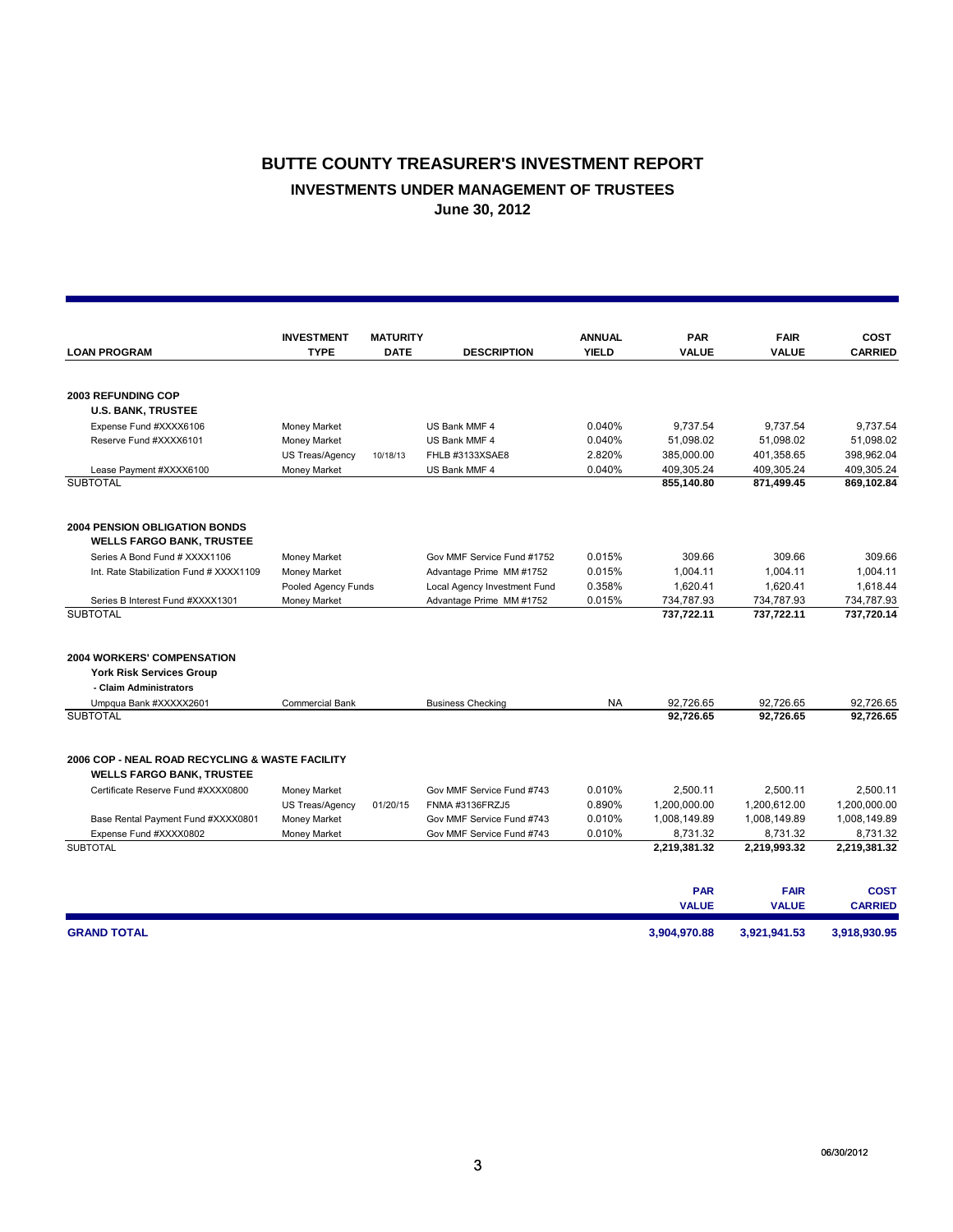#### **BUTTE COUNTY TREASURER'S INVESTMENT REPORT ACTIVELY MANAGED PORTFOLIO "AT-A-GLANCE"**

**June 30, 2012**





**\*\* This chart does not include deposits from TRAN, Bond Proceeds, or Investments under Management of Trustees.**

 **It is intended to demonstrate cash flow trends and establish a baseline for the portfolio, enabling medium term investments.**